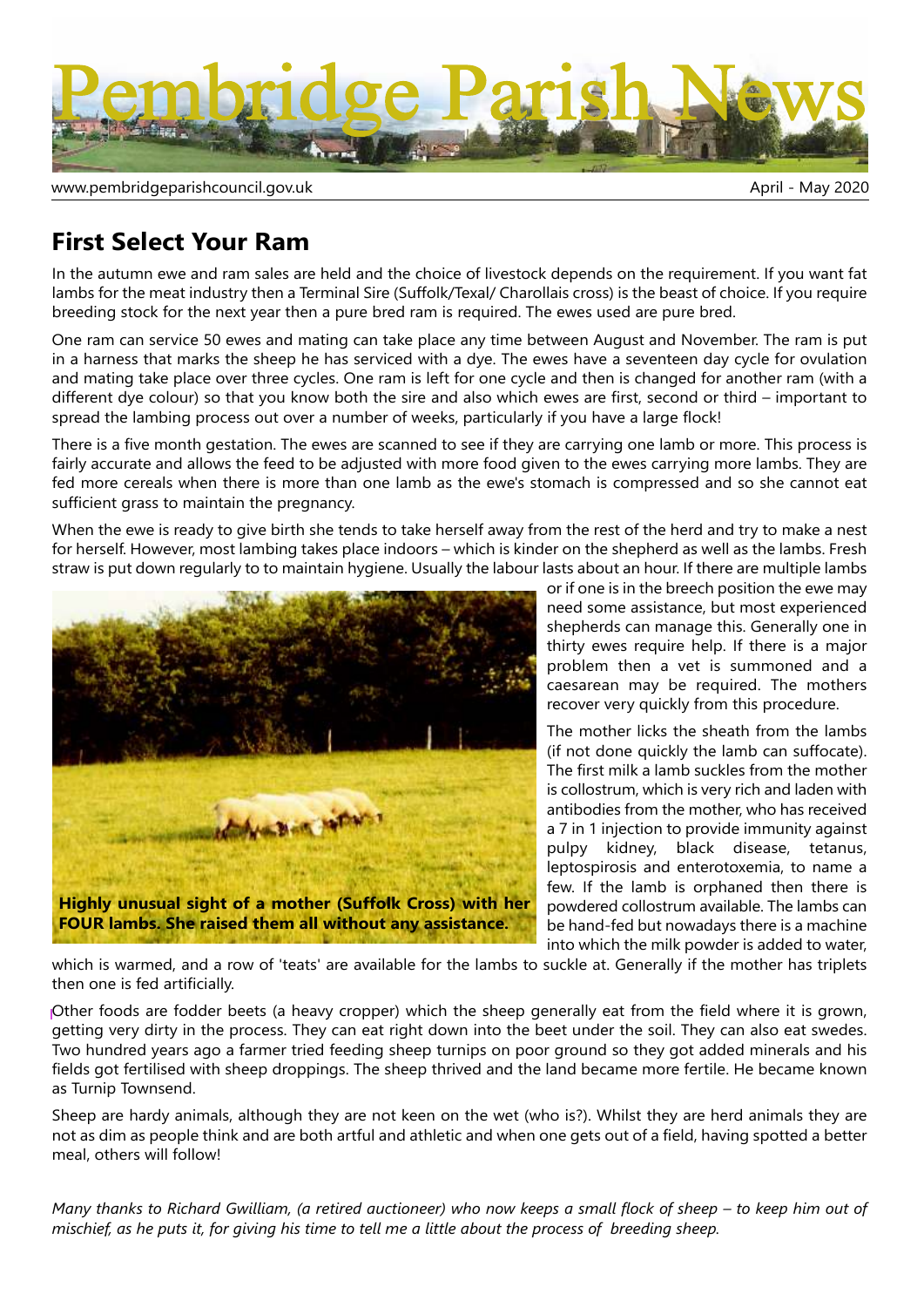## **DIARY - Cancelled**

There may be a Horse and Novelty Show at The Leen Farm on Sunday, May 10th £1 entry 3pm

### **Pembridge Village Hall Bookings**

Please contact Lizzie Sharpe 01544 388488 for any enquiries

**Pembridge Film Nights Will resume in September.**

## **Covid - 19 Local Information (Correct at time of going to press.)**

### **Pembridge Good Neighbour Scheme**

As we all now know what is being asked of our communities to try and contain the virus and how important self isolating will be, please do not hesitate to contact us if you need any shopping, collection of prescriptions or anything you think we could help you with. We have volunteers within the Village willing to help.

Unfortunately we have had to cancel the monthly Coffee mornings until further notice but if you just need someone to talk to please give us a ring. This is a time that communities need to come together and that no one should feel that they are on their own.

JUST GIVE US A RING ON 07779 122499

### **Pubs and Restaurants**

**The Red Lion**: The Thursday night Steak and Gammon night will operate as a take-out only. Take-out lunches available Monday – Saturday 12 – 3 pm. Please telephone your order through in advance.

01544 388007 <www.red-lion-pub.com>

**The New Inn:** Closed for the foreseeable future.

**The King's House Restaurant:** Closed for the foreseeable future.

**The Cider Barn:** May be doing take-outs 01544 388161

### **Ye Olde Steppes Shop and Tearoom:**



**Townsend Farm Shop & Butcherv** Is currently CLOSED to the PUBLIC for Walk in Service

All our products are STILL available



c

Order online at www.thewhatmeatcompany.co.uk (We have live chat on to help you order)

Email us at: shop@townsendfarm.co.uk

Call us at: 01544 388527

### **COLLECTION or DELIVERY options**

Collect from Townsend Farm shop collection point on WFD. THU. FRI. SAT

Free Delivery Within Pembridge £3 for delivery within 8 miles of Pembridge

Delivery is same or next day: WED, THU, FRI, SAT.

We will liase with you when your order is ready

Follow us on facebook at Townsend Farm Shop Than ke Care Sull

We are now offering a home delivery or collection service for all products sold at Ye Olde Steppes Shop: milk, bread, tins, cheeses, stamps, pies and pasties, flour, fruit and veg etc. We also have a stock of toilet rolls!

Should you know anyone who would require this sevice please offer them our phone number. We can deliver the order once card payment has been received or ordered goods can be collected.

Sam and Adrian Tel . 01544 388506

# **Kingspan Report Getting Passionate About the Planet**

We've all felt the effects of the terrible weather this Spring. Sadly, experts project that these winter storms are only set to get more common in the future as our climate changes. For this reason, it is vital that we all take steps to reduce our carbon and environmental footprints. As a global manufacturer, Kingspan has an even bigger responsibility and that is why we have created Planet Passionate.

Planet Passionate is a 10-year programme aimed at addressing climate change, circularity (how products are re-used or recycled) and protecting our natural world. To do this, we have set ourselves 12 ambitious goals to be met by 2030 at the latest. These include:

- increasing on-site energy generation across our sites to cover 20% of demand;
- becoming a zero waste-to-landfill company;
- using 1 billion PET recycled water bottles in our manufacturing processes by 2025; and
- becoming a net zero carbon manufacturer.

Of course, all of these targets will only be achieved with the help of our staff across the globe. Kingspan Insulation has always taken great pride in the enthusiasm our workers here in Herefordshire show for our environmental and sustainability work. For that reason, we want to put their voice right at the centre of the changes at our Pembridge site.

We kicked this off with a bake sale and dress down day at site on 13th March, raising money for the Size of Herefordshire project and giving workers the chance to provide their ideas about how we can get more planet passionate.

There were some fantastic suggestions and we look forward to telling you all about them as they are introduced over the next decade.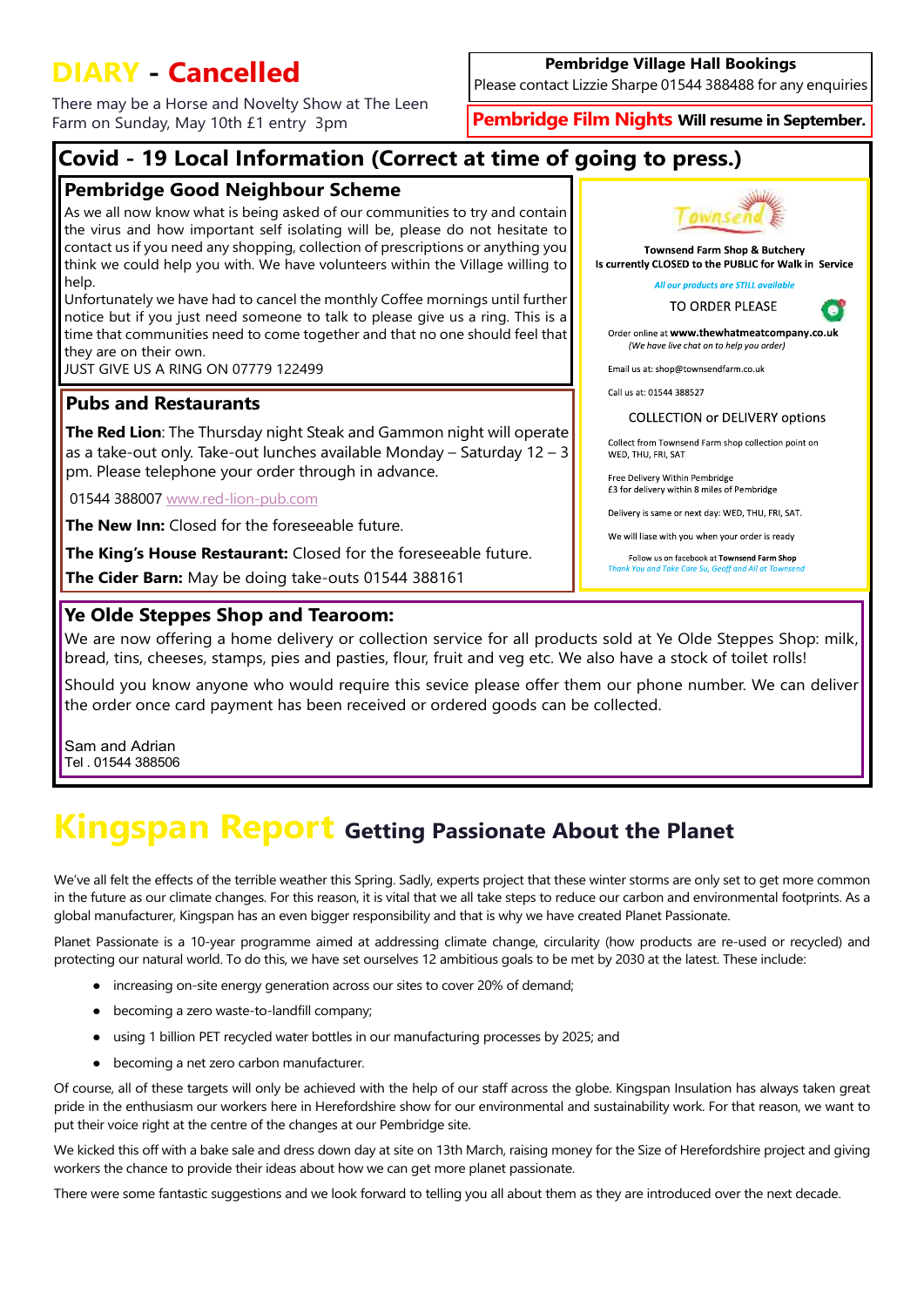## **Pembridge Parish Council**

### **From your local County Councillor Roger Phillips rjphillips@herefordshire.gov.uk Covid 19**

Following on from last night I have had several indications of delivery and take away offers from our local businesses including Cider Barn, Olde Steppes and Lyonshall nursery. Please support our local business where you can.

In the meantime please be aware of scams:

Do not give your bank details to anyone claiming to be able to help you

Do not click on emails from people and organisations that you do not know

Do not sign contracts with third parties who claim they are acting on behalf of the council

If you have any concerns about a group or individual asking you for money, please call 101.

Stay Safe keep well and be a NICE NOSEY NEIGHBOUR

### **The Wild in the Curl Project**

 Last month over 70 people attended the Wild in the Curl meeting about the work the project has done over the last three years. The Curl rises in Lyonshall, flows through the village down to Weston, crossing the main road and flowing below Marston past the Byletts to join the Arrow at the village green. The project involves 23 farmers in the Curl brook area of 7,000 acres and aims to improve the wildlife and water quality of the brook. Two farmers spoke about their contributions including fencing off the brook from livestock, monitoring phosphate levels, measuring and sheltering manure, and planting cover crops to stabilise the soil in winter. Agriculturally it is important to prevent run off of soil into the watercourses.

Over half the landowners are in special schemes encouraging better stewardship and as a result the Curl has seen an increase in wildlife and species. The catchment has 68 species of birds found with 14 "red list " species which are rarer, including Kingfishers, Dippers and Grey Wagtails and many types of fish including Salmon, Trout and Crayfish. We were shown spy camera footage of Otters, polecats, minx, and foxes.

The project monitors the phosphate levels through the brook noting the sharp rise in deposits following high rainfall. By monitoring the outfall from the sewage works in Lyonshall, there is evidence that the collection of sludge by Welsh Water every third day may not be regular enough. I believe this project has a valuable contribution to make in our approach to limiting phosphate and protecting our water quality and local wildlife.

**Church services** are cancelled until further notice but the church is remaining open for private prayer. Anna, the Rector, is also available on 07777692458 or abranston2002@gmail.com if anybody wishes to contact her.

# **Parish Council News**

**Corona Virus**

At this difficult time for all parishioners, community is very important. The Parish Council has written to all households asking you to register on the website to receive news updates www.pembridgeparishcouncil.gov.uk and are hoping to collate a list of local volunteers. However, we can all help each other, even if you don't know or even like your neighbours, please check in on them, young and old; be kind and stay safe and well. If you are self-isolating let people around you know so they can help. Why not order a takeaway for delivery from the many local businesses who are having to rapidly adapt to change and which we need to support.

For more national and local information try these links:

NHS: https://www.nhs.uk/conditions/coronavirus-covid-19/

Government: https://www.gov.uk/guidance/coronavirus-covid-19-information-for-the-public

Herefordshire Council: https://www.herefordshire.gov.uk/coronavirus

Please remember our NHS and local surgeries are under huge pressure. Only use them if you have to, use email where possible and make repeat prescription requests through the online patient access, if you can.

**Parish Flooding** - The storms of the past few months have caused several issues throughout the parish. Sadly several properties were flooded. The river rose over the village green and brooks and drains have overflowed with the sheer volume of water and many of our roads are in a bad way. Herefordshire Council is offering a grant to those affected by flooding

https://www.herefordshire.gov.uk/info/200196/roads/345/flooding/3 and Balfour Beatty have already started to repair local roads. If you are a landowner please take the time review and clear your ditches in the better weather. This will help should the rain return.

**Parish Mowing Contract Renewal:** The Parish Council have again chosen James Ross as the mowing contractor for mowing of grass throughout the village, including the millennium meadow and the village green for the 2020 contract.

**REPORT POTHOLES ONLINE** Herefordshire Council interactive map! You can report a pothole or footpath problem anywhere in Herefordshire on the Councils website. All reports are logged and updated immediately onto the council's database. If you would like to report a pothole log on to https://www.herefordshire.gov.uk/info/200196/roads.

**Next Parish Council Meeting Dates:** - Parish Council Meeting are cancelled until further notice please check the website for news updates.

**Pembridge Annual Parish meeting** - Sadly this year the annual parish meeting is cancelled.

#### **Hanging Basket Competition**

Now is the time to plant your hanging baskets and front of houses ready for the Parish council competition. The judges are booked for judging in the summer. This is something we can do while self isolating, which should help to cheer us up and make the village pretty. Julie Mifflin